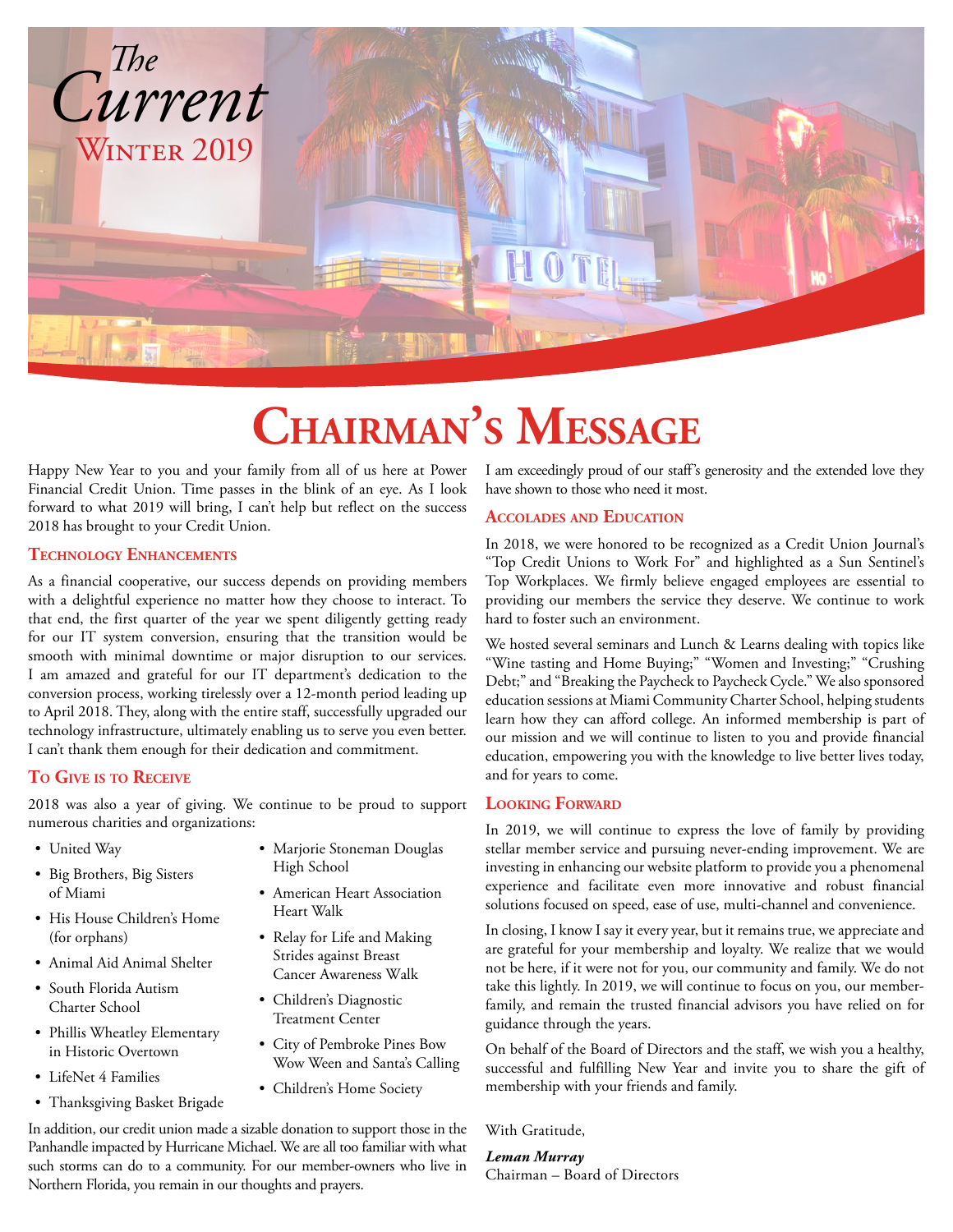# BENEFITS OF MEMBERSHIP



## **The benefits of membership have never been better!**

Saving on the products and services you want and need has never been easier. Your Power Financial Credit Union membership can help you save money today with exclusive discounts and benefits from trusted partners. Members have saved nearly \$2 billion with great offers, such as:

- Get a \$100 cash reward for each new line you activate, up to 3 lines. Plus, get a \$50 cash reward every year for as long as you are a Sprint® customer.\*
- Up to \$15 off TurboTax® federal products!
- An exclusive smoke communicator and a \$100 gift card with a new ADT<sup>®</sup> monitored home security system. You must call 844.703.0123 to receive this special offer through the Love My Credit Union® Rewards Program.
- Trusted protection at true savings with the TruStage® Auto & Home Insurance Program.
- Cash back at over 1,500 online retailers with Love to Shop.

### **Make the switch today and save with the Sprint**® **Credit Union Member Cash Rewards!**

\*Learn more about these and other valuable discounts at PowerFi.org or LoveMyCreditUnion.org.





**For every** *A* **on your report card, you'll get** *\$1* **in your Rocky Raccoon Savings or Cha-Ching Checking Account.**

**Bring yours in today!**

Offer valid September 1, 2018–June 30, 2019. New accounts must be open for 90 days to qualify. Member must be enrolled in grades 1–12 with report card reflecting the most current quarter of school year 2018–2019. Bonus will be deposited in the member Rocky Raccoon Savings or Cha-Ching Checking Account. Submission of report card may be brought in to a Power Financial Credit Union branch or emailed to listening@powerfi.org.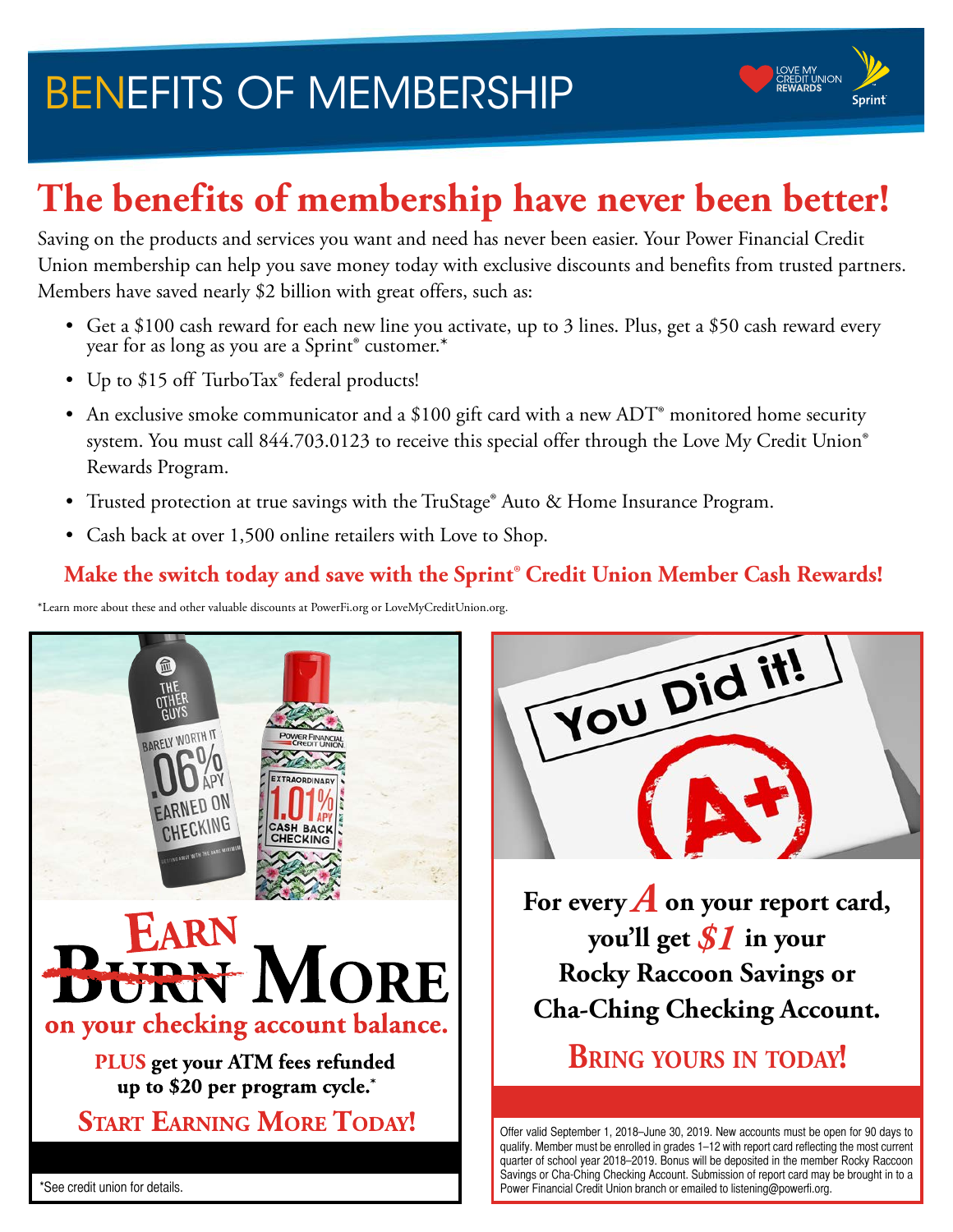

# **Start the New Year Strong**

#### **Clean slate. Blank canvas. New beginning. Do-over.**

Whatever you call you it, most of us view the new year as a fresh start, don't we? No matter what happened over the past 12 months, cracking open a new calendar makes us feel like we can leave our mistakes and disappointments behind. That crisp sense of optimism explains why New Year's resolutions are so popular.

Don't worry. This isn't an article about New Year's resolutions and why you **should** or **shouldn't** make them. Instead, we'll just assume that if you're like almost everyone else, there are probably some things you want to start doing better than you have in the past. Official resolution or not, right now is the perfect time to make positive changes in your life.

#### **All lasting changes have some things in common.**

Whether you have physical objectives like losing weight, relational ambitions like spending more time with family and friends, or financial aspirations like saving for your first house, there are a few fundamental principles that can help you accomplish your goals.

**Keep it real.** You may have big dreams, but breaking down the accomplishment into smaller, realistic stages will help you see consistent wins and build positive momentum. As they say, success breeds success.

**Stay consistent.** Many of the positive changes we want to make actually involve breaking poor habits that have been formed over time. If you got into debt, you didn't do it overnight. You probably won't pay it all off overnight either. Focus on activity, not the results.

**Be accountable.** This part may feel unnecessary right out of the gate. But early enthusiasm and good intentions will only carry you so far. Eventually, you'll have a bad day or a minor setback. Sharing your goals with someone you trust (that "trust" part is a big deal) allows them to encourage you when you need it most.

#### **We can help you with those financial goals.**

No matter what your goals may be, it's always helpful to enlist the help of an expert. Want to get in shape? Hire a personal trainer. Want to learn to speak a new language? Find a friend who's already fluent in that language. If you want to start building a stronger financial future, well—that's where Power Financial Credit Union can help!

**Savings:** From long-term Share Certificates to our specialized Holiday Club, our savings account options provide solutions that allow you to earn interest and let your money work for you. Our standard savings accounts give you an ownership in Power Financial Credit Union.

**Checking:** With no monthly fees, our checking accounts provide easy access to your money and convenient Visa® debit card, allowing you to earn purchase rewards at some of the top retailers in town.

**Loans:** If you want to buy a car or a home, our competitive lending programs offer outstanding rates and flexible terms that allow you to keep your budget on track. Going to college or starting a business? We have lending programs to help with that as well!

**Financial Education:** Trying to get out of debt? Need help setting up (and sticking to) a budget? Want to start saving for a house? We provide a variety of educational programs that can arm you with the information you need to strengthen your financial foundation.

#### **That's what family does.**

We understand that all our members have unique financial needs, and we want to make sure we help you accomplish all your goals in 2019 and beyond. To learn more about how Power Financial Credit Union can help you find smart solutions for your financial needs, please stop by a branch, call us at **954.538.4400** or visit us online at **PowerFi.org.**